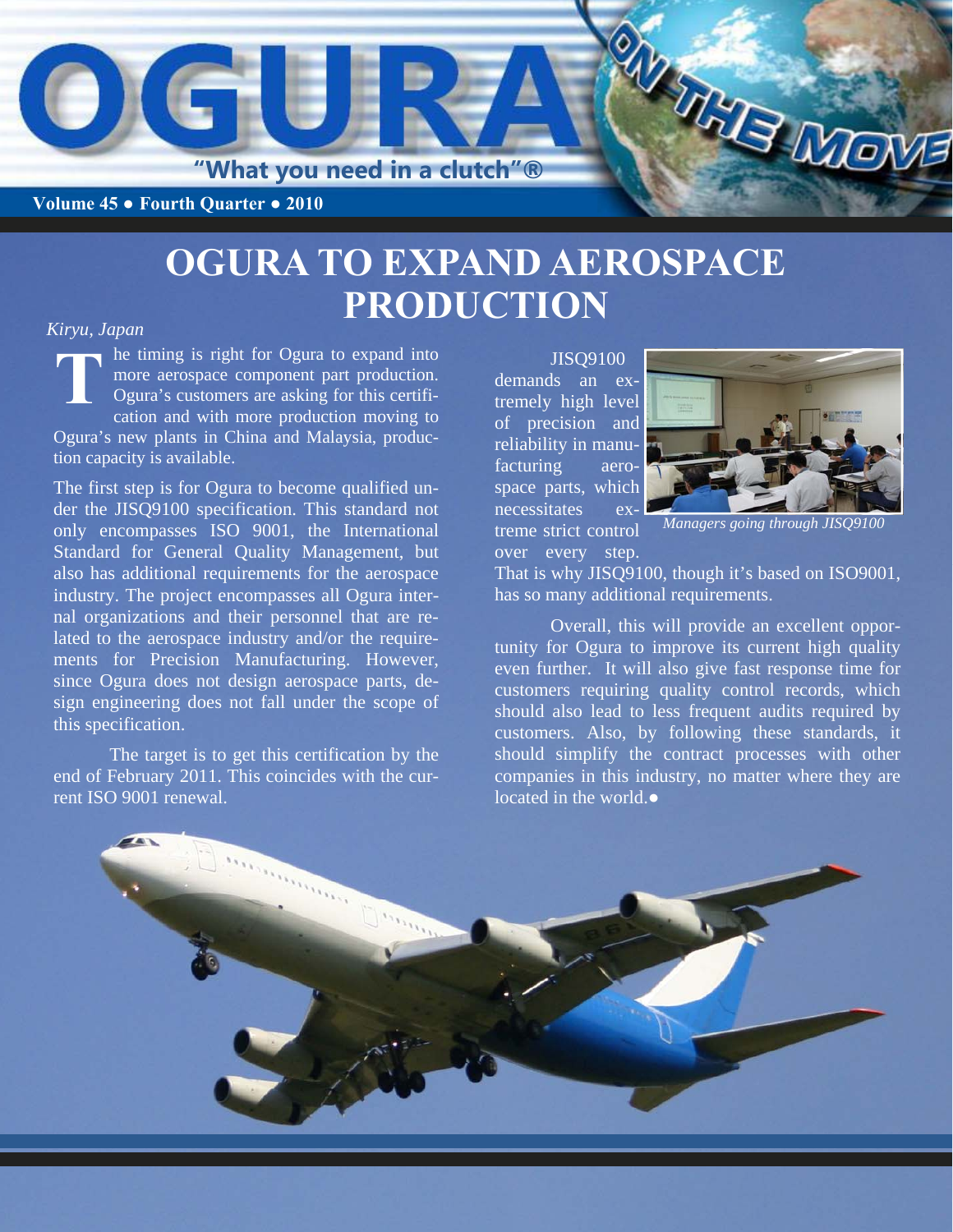### *Louisville, KY*  **OGURA INDUSTRIAL EXHIBITS AT 2010 GIE EXPO**

t the 2010 GIE Expo in October Ogura Industrial exhibited a wide variety of power take off clutch brakes, electromagnetic clutches and superchargers. Besides Ogura Industrial employees, sales representatives from six different companies also attended the show to meet with customers and to assist in manning both the inside and the outside booths. The Chief Engineer in charge of PTO clutch/brake designs, Mr. Noriyuki Suzuki flew in from Japan to attend the show and get suggestions from customers on future clutch design options. t the 2010 GIE Expo in October Ogura Indus-<br>
The show was more upbeat than 2009.<br>
The show was more upbeat than 2009.<br>
The show was more upbeat than 2009.<br>
The show was more upbeat than 2009.<br>
The show was more upbeat than



*Ogura booth personnel ready for the show*

 The outside booth was expanded this year with the addition of Bobby Cleveland's Monster Mower. The supercharged Mini Puller was also on display as well as Bobby Cleveland's racing mower.





*Bobby Cleveland's Monster Mower* 

*Supercharged Mini Tractor Puller* 

 Bobby demonstrated the supercharged mower for visitors and also recounted his experience in setting a new land speed world record for a mower at 96.52 mph. Visitors said that anyone going that fast on a mower must be crazy. Bobby agreed stating at times he was scared #\$%\*less.

Everyone said that 2010 has been a good year and almost all customers were forecasting increased activity and sales for 2011. ●



*Bobby Cleveland demonstrating the Ogura supercharged engine and discussing his new world land speed mower record* 



*Customers could sit on the Monster Mower for a picture* 



*Ogura personnel assisting customers with PTO clutch questions*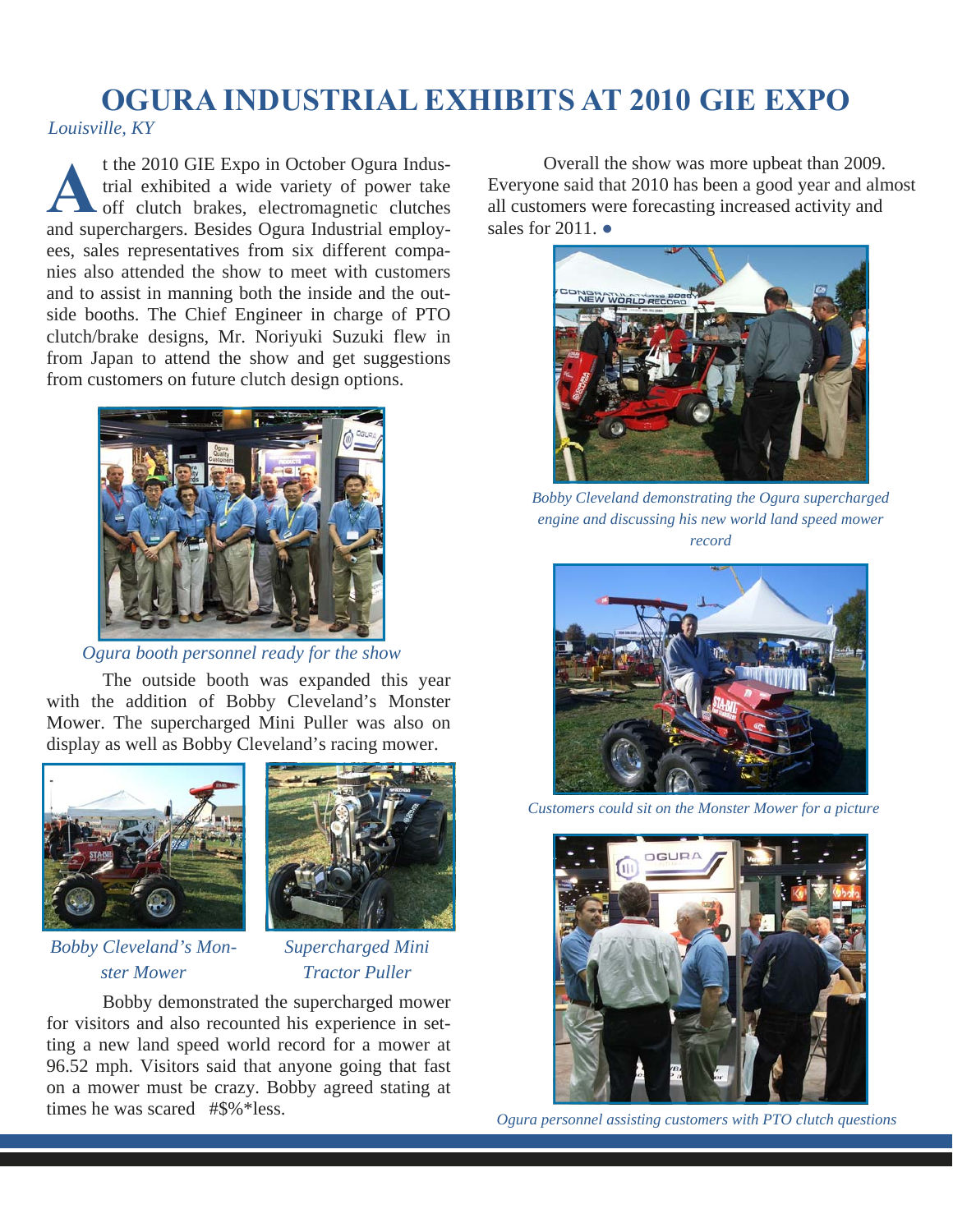## Application Story

## **NEW HYDROGEN PUMP GOES THE DISTANCE**

 $\blacktriangleright$  ince the 2010 Olympic and Paralympics Winter Games, the BC Transit's fleet of fuel cell buses has been operating in the Resort Municipality of Whistler, British Columbia. To date, the fleet has accumulated in excess of half a million kilometers. **S**

Ballard's heavy duty fuel cell module, the FCvelocity®-HD6, delivers enhanced fuel cell durability and improved efficiency at a reduced cost, while offering an industry leading 12,000 hours/five year warranty. To achieve this warranty all components in the fuel cell module have to demonstrate high performance and reliability during the warranty period. The two crucial pieces of the system are the Fuel Cell Stack and the Hydrogen Recirculation Device. The durability and performance of the Fuel Cell Stack depends on the durability and performance of the Hydrogen Recirculation Device.



### *Hydrogen Bus*

 The Fuel Cell environment creates new challenges to components and materials and understanding the difference between "traditional" industries and the "fuel cell" industry is important to the success of new designs and applications. In the past 10 years there have been many attempts to develop a Hydrogen Recirculation Device based on existing air compressor designs. However, the presence of chemically aggressive hydrogen and water vapor along with water droplets was found to have very negative effects on the

performance and durability of traditional gas moving devices. In 2006 Ogura and Ballard started to cooperate in the area of Hydrogen Recirculation Device development. The Ogura TX series Air Blower was selected as the platform for the hydrogen



*TX Hydrogen Pump mounted in frame*

blower. Having a fully operational and efficient motorized H2 recirculation device is critical to enable the longest range, highest durability and most efficient fuel cell buses ever produced.

 The Ogura pump is a positive displacement blower that operates by pulling gas through a pair of smoothly meshing rotors. These rotors are connected to each other by gears and are set 90 degrees from each other. As the rotors turn in opposite directions, gas is trapped in the pockets formed between the rotors and the housing. For every revolution of the rotor, a volume of gas (depending on the device's size), gets pumped from one side to the other.

 In this cooperative endeavorment Ballard contributed the hydrogen infrastructure and knowledge of the hydrogen environment, while Ogura provided the hardware and incorporated all necessary material and design changes resulting from the iterative development process. Throughout this joint development activity, a number of brainstorming and design sessions took place, in which engineering teams from both companies met directly in the USA, in Japan and in Canada. The outcome of this cooperation is the TX04U-MA Hydrogen Recirculation Blower, which demonstrates superior performance and exceptional durability even in the presence of water in the hydrogen gas stream. ●